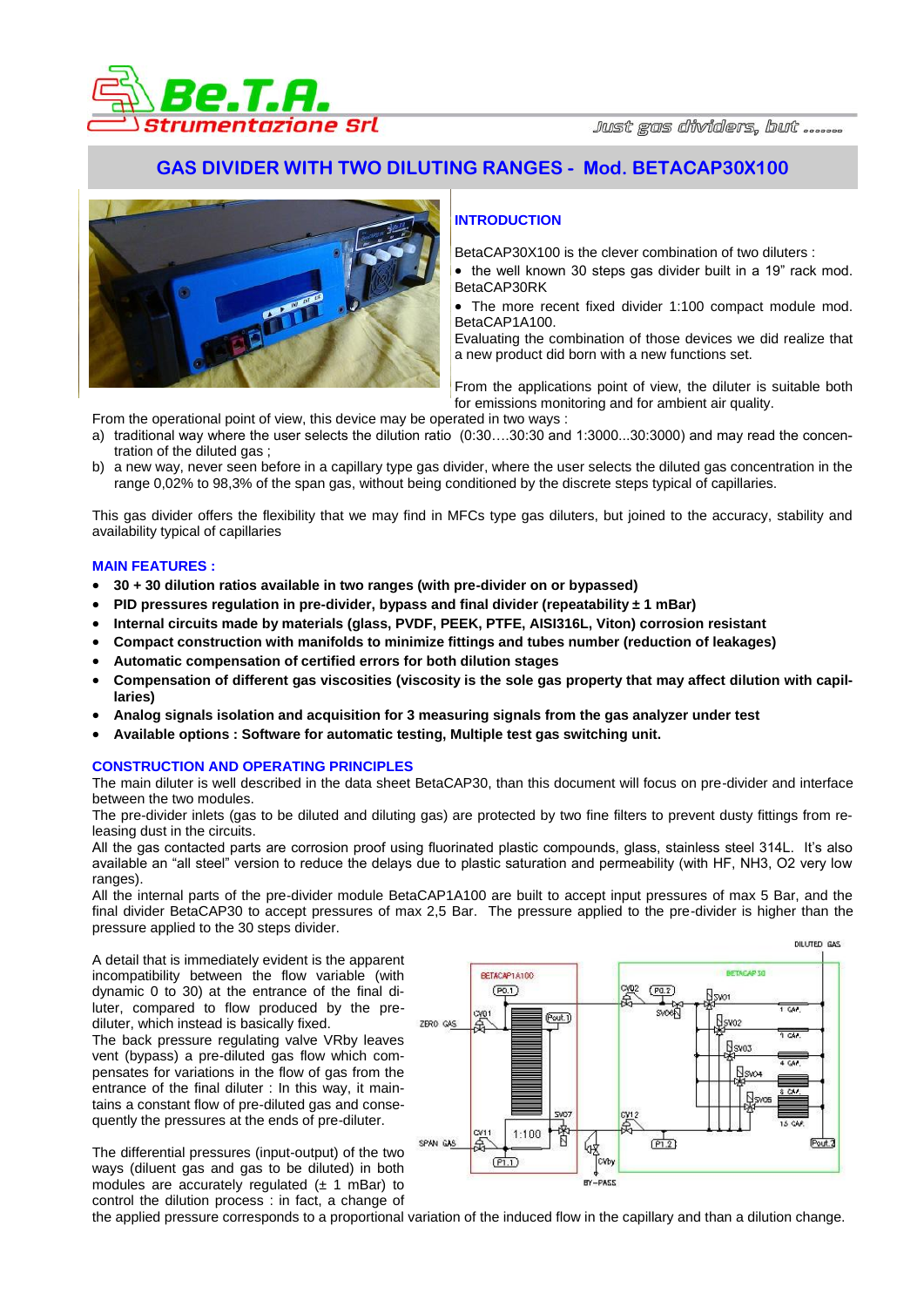$$
K_{DIL} = \frac{N}{N + (TOT - N) \times P_{TG0}/P_{TG1} \times \eta_{TG1}/\eta_{TG0}}
$$

As we shall see, this ratio P  $_{(TG1)}/P_{(TG0)}$  is of fundamental importance in both the pre-diluter diluter and the final diluter. This is the function that faithfully represents the behavior of a diluter with equal capillaries:

- $K<sub>DIL</sub>$  is the dilution ratio
- N is the number of capillaries involved by the gas to be diluted
- TOT is the total number of capillaries
- η is the viscosity of the gas or the gas mixture

The index  $_{\text{TG}0}$  refers to the diluent gas, and  $_{\text{TG}1}$  refers to the gas to be diluted.

For a diluter as BetaCAP30, N is an integer between 0 and 30, while TOT = 30

For a diluter as BetaCAP1A100 (our pre-diluter),  $N = 1$  and TOT = 100. In fact in the pre-diluter there are 100 capillaries, one of which is crossed by the span gas and 99 by the diluting gas.

The total dilution ratio (the series between the pre-diluter and the diluter final) corresponds to the product between the dilution ratios of the two elements.

In both modules, the pressures regulation function accepts two set points :  $P_{(TG1)}$  and the ratio  $P_{(TG0)}$  /  $P_{(TG1)}$ . An additional set point is available to set the bypass control (interfacing the two modules).

Viscosity compensation : is a practice we use since longtime. In the earlier versions of BetaCAP30 it was manual (the user sets the pressures ratio setpoint at the same value of the viscosities ratio) now is automatic.

- when the pre-diluter is used, viscosity compensation is applied to the pre-diluter only (the final diluter will handle two gases very similar because one is pure diluting gas and the other is diluted 100 times with diluting gas).
- when the pre-diluter is bypassed, viscosity compensation is applied to the final diluter.

When the active gases concentrations in the span gas are lower than few percent, the difference of viscosities may be neglected ( $\eta_{\text{TG1}}/\eta_{\text{TG0}} \sim 1$ )

Continuous dilution range : is a new practice that uses the above formula to move the dilution ratio by manipulating the ratio  $P_{(TG0)}/P_{(TG1)}$ . It's evident that increasing this ratio value, the flow of the zero gas do increase and the dilution ratio too, and vice versa decreasing the ratio. In the side chart, we may see the 30 lines, one for each N (number of capillaries crossed by the span gas) in the space x= dilution ratio and y= ratio  $P_{(TG0)}/P_{(TG1)}$  Using this practice, the entire area of dilution factors may be covered just playing with the pressures ratio. Knowing the span gas concentration (and his viscosity) and the wanted concentration, the gas divider may find the best "N" and the correct pressures ratio value to get the target.



### **OPERATION OF THE GAS DIVIDER**

The operator is faced with a simple interface: alphanumeric display (4 x 40 characters), and 5 function keys, with whom he may select the menu and set a few parameters needed to operate.

The menus hierarchy originates from 4 independent lines :

- Initial configuration : concerns the construction details (installed options, basical adjustments, PID parameters and correction parameters that, on the base of the metrological certificate, correct the measured errors.
- Calibrations: contains the sub-menu for the calibration of the analog signals acquisition and for the two groups of three pressure sensors. The pressures calibration is "static" (without gas flow, the pressure is uniformly distributed inside the unit) and don't requires traceable references (the sole purpose is of aligning the sensitivities of all the measurements after having corrected the offset (using environmental pressure).
- Parameters accessed by the user : like the concentration of span gas, his viscosity, the set points of the pressure controls (both for pre-diluter and final diluter)
- Operation modes : with three possibilities : "dilution factor selection" mode , "diluted concentration selection" mode, "remote" mode

The first three menu groups are password protected

We see more in detail just the operation mode menus :

- Mode "dilution ratio selection" : is classical for a capillaries type gas divider. The user must set the integer value of N (0<N<30) and the denominator of the ratio (30 when the pre-divider must be bypassed or 3000 when it's required). The display indicates all the pressures of the final diluter and the expected diluted concentration
- Mode "diluted concentration selection" : it's an unconventional way, that get advantage of the above theory to drive the gas divider obtaining the target result. In the indicated order, it manage automatically the following choices :
	- 1. including or bypassing the pre-diluter module
	- 2. Defining the number N of capillaries to be crossed by span gas
	- 3. Calculating and applying the set points of pressures ratio for pre-divider and final divider